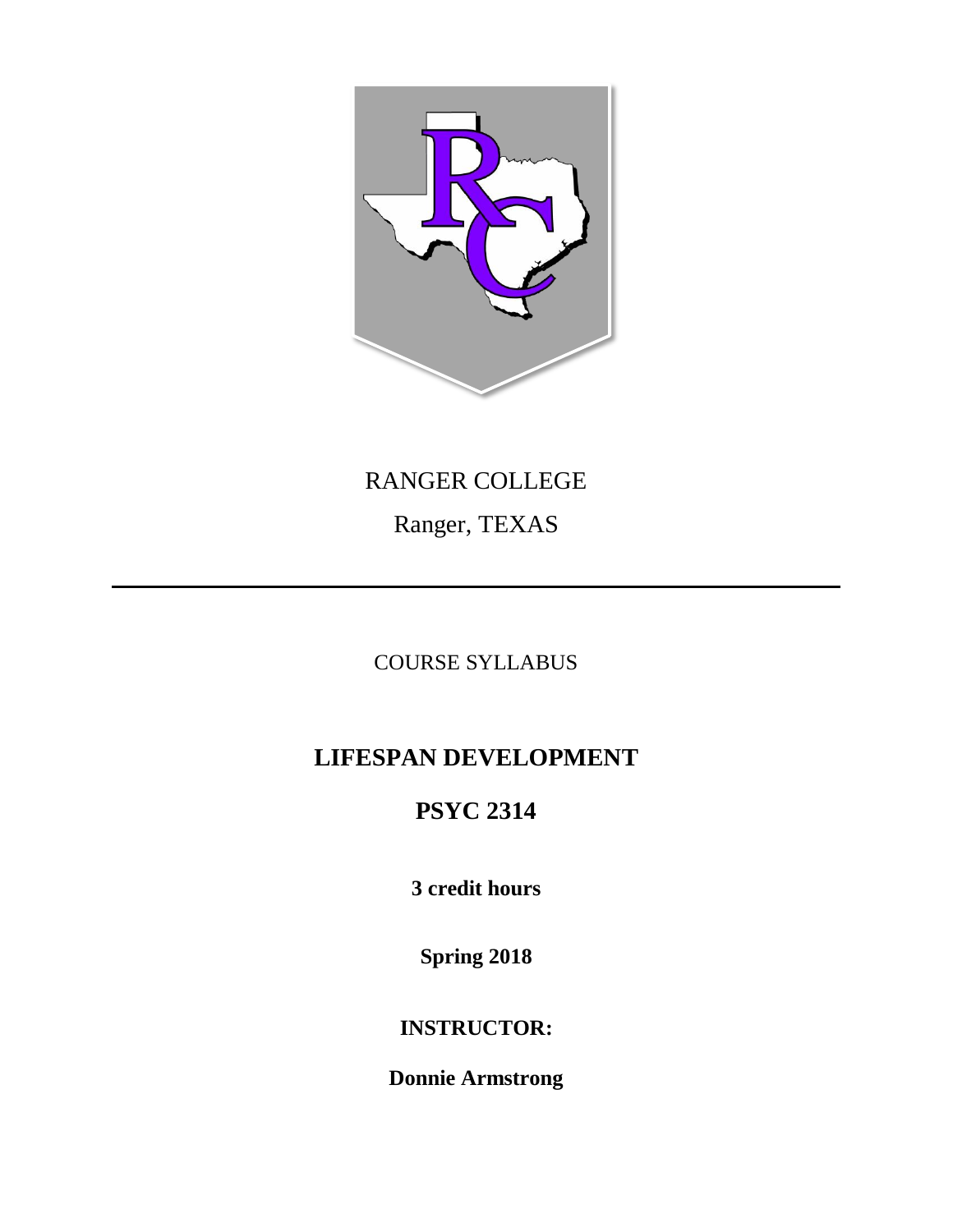|                | <b>INSTRUCTOR:</b> Donnie Armstrong                         |
|----------------|-------------------------------------------------------------|
| EMAIL:         | darmstrong@rangercollege.edu                                |
| <b>OFFICE:</b> | Online                                                      |
| PHONE:         | 325-338-0654                                                |
| HOURS:         | Monday through Thursday, $2:00-5:00$ . Friday $8:30-1:00$ . |

#### **I. Texas Core Curriculum Statement of Purpose**

Through the Texas Core Curriculum, students will learn about the application of empirical and scientific methods that contribute to the understanding of what makes us human. Courses involve the exploration of behavior and interactions among individuals, groups, institutions, and events, examining their impact on the individual, society, and culture.

#### **II. Course Description**

Study of the relationship of the physical, emotional, social and mental factors of growth and development of children and throughout the lifespan.

#### **III. Required Background or Prerequisite**

Prerequisite: Psychology 2301 or approval of the instructor.

#### **IV. Required Textbook and Course Materials**

Laura E. Berk (2018). Lifespan Development (4th.)

ISBN-13: 9780134419701

ISBN-10: 0134419707

.

Boston, MA, Pearson Education, Inc.

#### **V. Course Purpose**

The purpose of this course will be to give students an understanding of the human life cycle. Students will study human nature and development from the beginnings of the human being at conception, through infanthood and adolescence, and adulthood until death..

#### **VI. Learning Outcomes**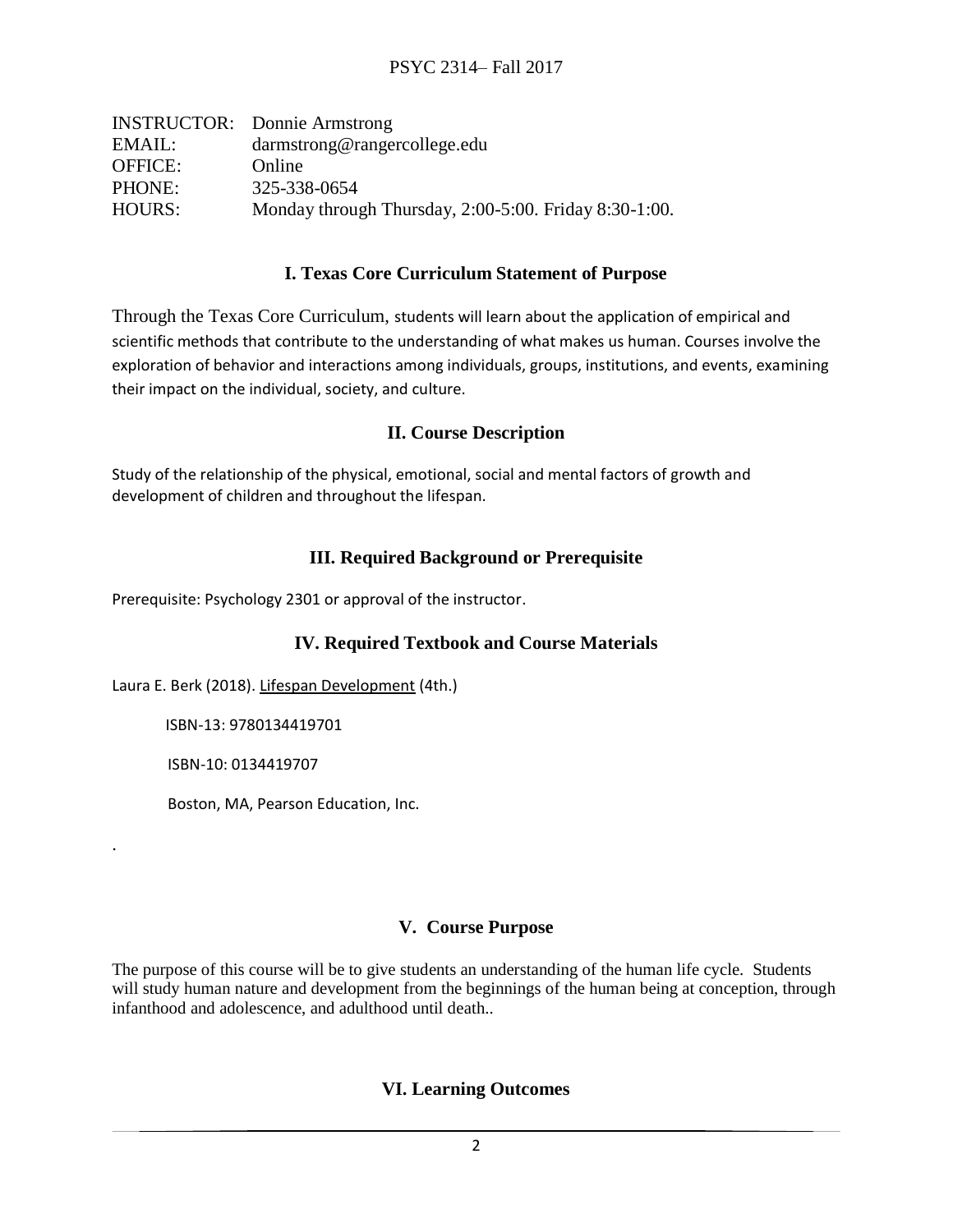- Read, analyze, and critique psychology texts.
- Demonstrate knowledge of beliefs, practices, values, and terminology of psychology.
- Trace the historical developments and cultural expressions of psychology.
- Articulate key conceptual distinctions in theories of psychology.
- Communicate understanding of different psychological theories in writing.

#### **VII. Core Objectives**

This course meets the following of the six Core Objectives established by Texas:

- ☒ **Critical Thinking Skills (CT) –** Creative thinking, innovation, inquiry, and analysis; evaluation and synthesis of information
- $\boxtimes$  **Communication Skills (COM)** effective development, interpretation and expression of ideas through written, oral, and visual communication
- ☐ **Empirical and Quantitative Skills (EQS) –** The manipulation and analysis of numerical data or observable facts resulting in informed conclusions
- $\Box$  **Teamwork (TW)** The ability to consider different points of view and to work effectively with others to support a shared purpose or goal
- $\boxtimes$  **Social Responsibility (SR)** Intercultural competence, knowledge of civic responsibility, and the ability to engage effectively in regional, national, and global communities
- $\boxtimes$  **Personal Responsibility (PR)** The ability to connect choices, actions, and consequences to ethical decision-making

#### **VIII. Methods of Instruction**

This is an online class it will include, assigned readings, discussions, videos, electronic documents, and more.

#### **IX. Methods of Assessment**

- **Chapter Exams (50 percent) (PR, SR)**  Careful examination of assigned readings is essential for this reading-and-discussion-based course, so you will be held accountable for completion of the reading assignments. Quizzes will assess your knowledge and understanding of what you have read, focusing especially on the technical terminology. All information for the quizzes will be taken directly from the text. Quizzes will be open book. The FINAL EXAM will count the same as other Chapter Exams. It too will be open book.
- **Labs and Discussions ( 50 percent) (CT, SR, PR)**  There will be weekly labs and discussions that will cover a variety of topics. These will count for half of your grade.

Grading scale:  $A = 90-100\%$   $B = 80-89$   $C = 70-79$   $D = 60-69$   $F = Below 60$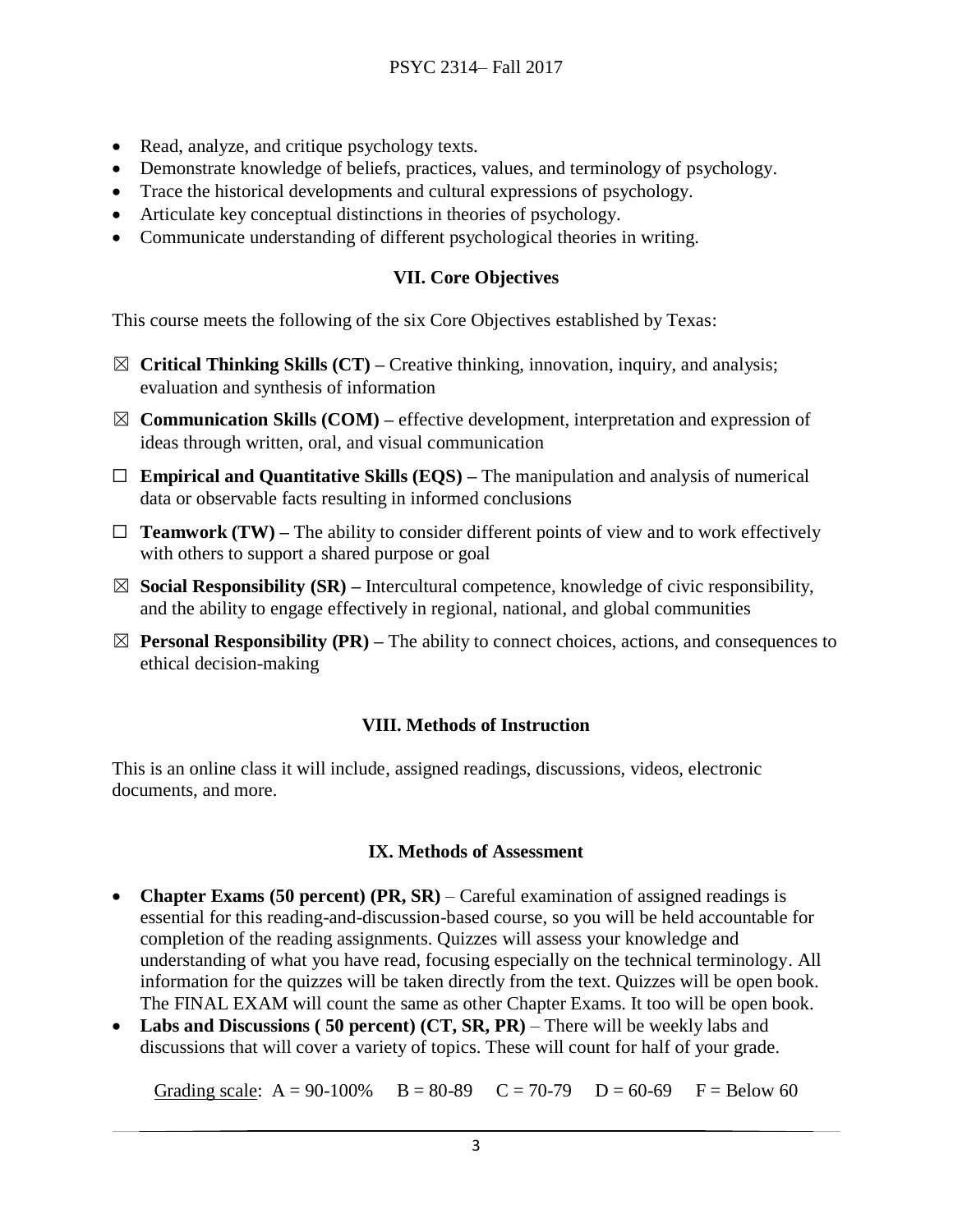#### **X. Course/Classroom Policies**

This class is taught entirely online. These classroom rules should be adhered to as they will effect your grade.

- 1. **Participate.** There will be regular chances for you to interact with your classmates in discussion boards. You should participate as outlined in your lab instruction sheet.
- 2. **Be kind.** Rudeness, personal attacks and foul language will NOT be tolerated in the Discussion Boards and may result in dismissal from class depending on severity.
- 3. **Turn in assignments on time.** All Chapter Exams and Labs have a due date. By accepting this syllabus, you agree to accept a score of zero on any late work, unless prior arrangements have been made.
- 4. **Don't cheat.** Any assignment reflecting cheating, plagiarism, or any other form of academic dishonesty will receive a grade of zero. A second instance will result in automatic failure of the class and a report being filed with Ranger College's Vice President of Instruction. The consequences of this report can be quite severe for your academic future. For more details, see the section of the Ranger College Catalog (available at www.rangercollege.edu/catalog.pdf), titled "Student Misconduct," subsection "Academic Dishonesty."
- 5. **Email:** I am happy to communicate with you by email and will do my best to respond within 24 hours during the week. Messages sent over the weekend will be read on Mondays. In the subject line of any email that you send me, please indicate the content of the email.

#### **XI. Course Outline/Schedule**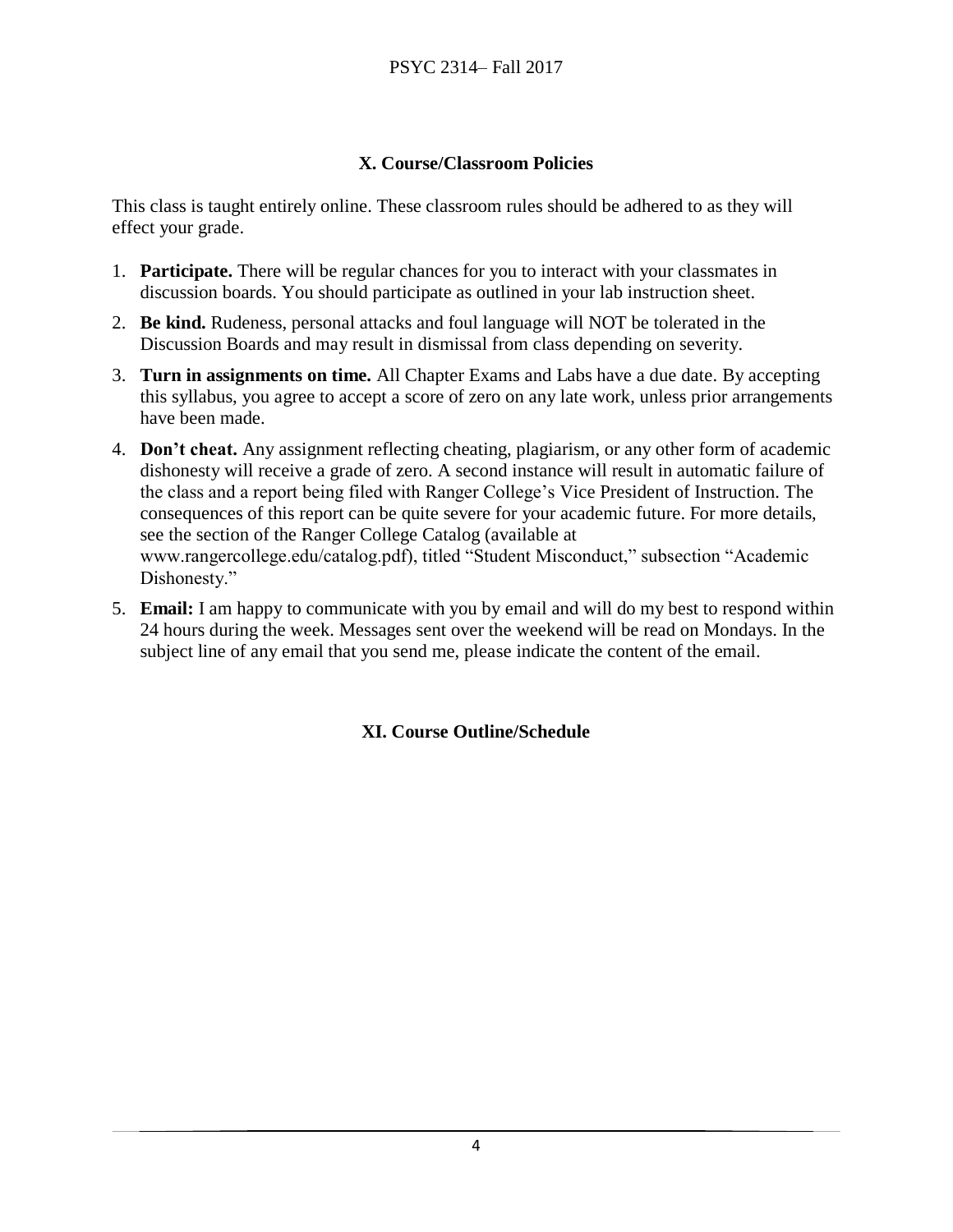| <b>Due Date</b>       | <b>TEST Due</b>                                                                                                                        | <b>Labs &amp; Discussions Due</b>                                                             |
|-----------------------|----------------------------------------------------------------------------------------------------------------------------------------|-----------------------------------------------------------------------------------------------|
| 1/21/18               | <b>Introduction</b>                                                                                                                    | <b>Introduction Assignment:</b><br><b>Student Profile: Introduce Yourself</b><br>to the Class |
| 1/28/18               | <b>Chapter 1 Test</b><br>History, Theory, and Research Strategies                                                                      | <b>Class Interaction:</b><br>Children and Gender Questions<br>Due                             |
| 2/4/18                | Chapter 2 & 3 Test<br><b>Biological and Environmental Foundations</b><br>Prenatal Development, Birth, and the Newborn Baby             | <b>Class Interaction:</b><br>Children and Gender Activity<br><b>Summary Due</b>               |
| 2/11/18               | Chapter 4 & 5 Test<br>Physical Development in Infancy and Toddlerhood<br>Cognitive Development in Infancy and Toddlerhood              | <b>Class Lab:</b><br><b>Toddler Observation Due</b>                                           |
| 2/18/18               | <b>Chapter 6 Test</b><br>Emotional and Social Development in Infancy and<br>Toddlerhood                                                | <b>Class Interaction:</b><br>Aggression Discussion and<br><b>Questions Due</b>                |
| 2/25/18               | Chapter 7 & 8 Test<br>Physical and Cognitive Development in Early Childhood<br>Emotional and Social Development in Early Childhood     | <b>Class Interaction:</b><br><b>Aggression Activity Summary Due</b>                           |
| 3/4/18                | <b>Chapter 9 Test</b><br>Physical and Cognitive Development in Middle Childhood                                                        | <b>Class Interaction:</b><br>Spanking Lab Discussion Due                                      |
| 3/11/18               | <b>Chapter 10 Test</b><br>Emotional and Social Development in Middle Childhood                                                         | <b>Class Interaction:</b><br><b>Spanking Activity Summary Due</b>                             |
| 3/18/18               | <b>SPRING BREAK</b>                                                                                                                    | <b>SPRING BREAK</b>                                                                           |
| 3/25/18               | <b>Chapter 11 Test</b><br>Physical and Cognitive Development in Adolescence                                                            | <b>Class Interaction:</b><br>Remembering Adolescence<br><b>Questions and Discussion Due</b>   |
| 4/1/18                | <b>Chapter 12 Test</b><br>Emotional and Social Development in Adolescence                                                              | <b>Class Interaction:</b><br>Remembering Adolescence Activity<br><b>Summary Due</b>           |
| 4/8/18                | <b>Chapter 13 Test</b><br>Physical and Cognitive Development in Early Adulthood                                                        | <b>Class Interaction:</b><br>Dating and Courtship Questions<br><b>Due</b>                     |
| 4/15/18               | <b>Chapter 14 Test</b><br>Emotional and Social Development in Early Adulthood                                                          | <b>Class Interaction:</b><br>Dating and Courtship Activity<br><b>Summary Due</b>              |
| 4/22/18               | Chapter 15 & 16 Test<br>Physical and Cognitive Development in Middle Adulthood<br>Emotional and Social Development in Middle Adulthood | <b>Class Interaction:</b><br><b>Bucket List Discussion Due</b>                                |
| 4/29/18               | Chapter 17 & 18 Test<br>Physical and Cognitive Development in Late Adulthood<br>Emotional and Social Development in Late Adulthood     | <b>Class Interaction:</b><br><b>Bucket List Activity Summary</b><br>Due                       |
| 5/6/18                | <b>Chapter 19 Test</b><br>Death, Dying and Bereavement                                                                                 | <b>Class Lab:</b><br>Life Expectancy Questions Due                                            |
| $5/8/18$ -<br>5/10/18 | <b>Proctored Final Exam</b>                                                                                                            |                                                                                               |